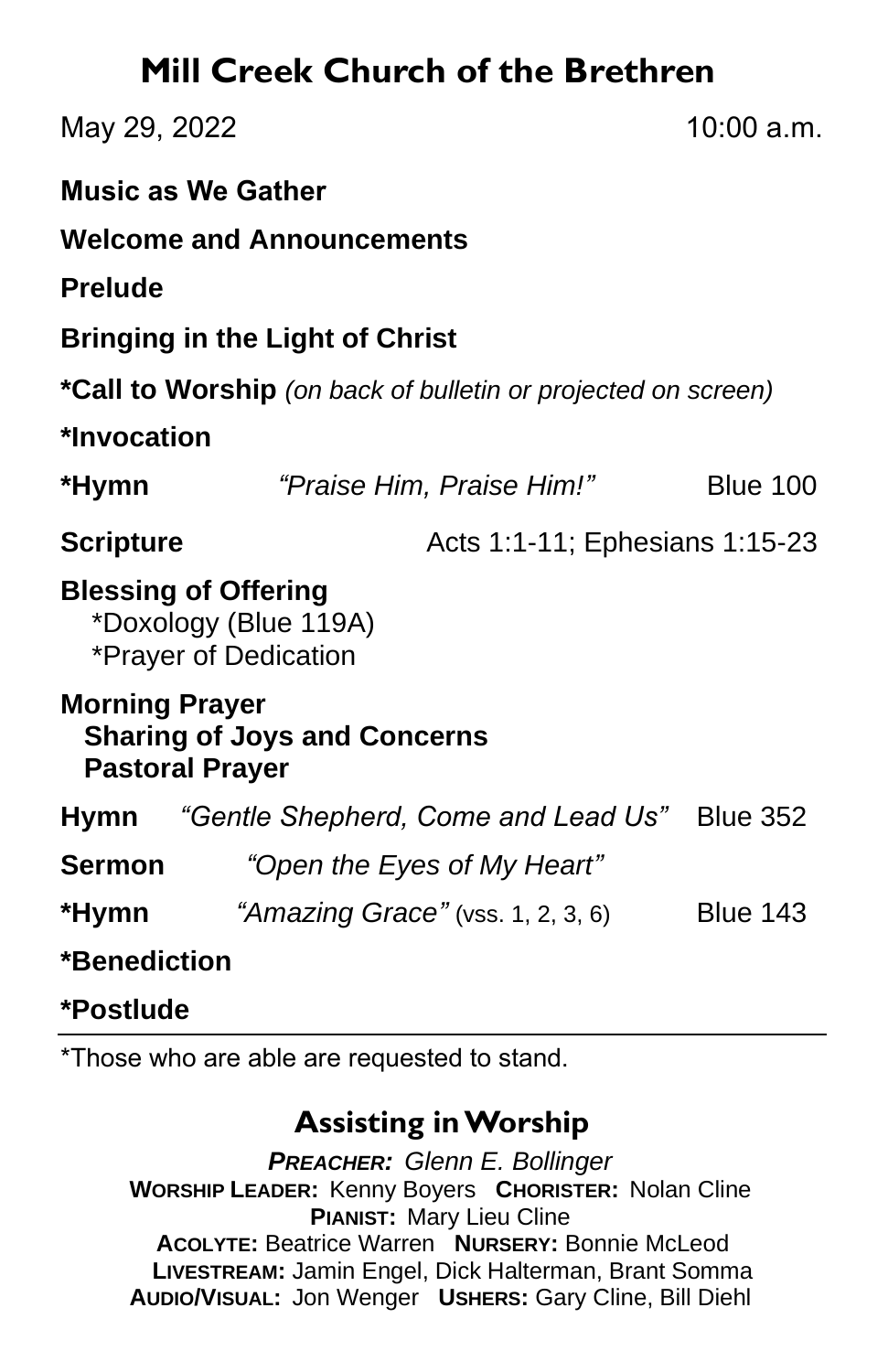# **Today – May 29, 2022**

10:00 a.m. Worship Service, Livestream worship (9:50 prelude) 11:00 a.m. Sunday School and Sunday School and Sunday School and Sunday School and Sunday School and Sunday School

*Children, ages 2-4 & grades K-5 attending Sunday School, may be picked up in the Sanctuary at noon, after Sunday School is over.*

### **This Week**

May 30 Church Offices Closed – Memorial Day June 1, 7 a.m. Men's Prayer Breakfast at Village Inn June 1, 6:30-8:00 p.m. Sr. High Hang Time at Martin home June 2, 6:30 p.m. Bible Day Camp Kick-off in Social Hall

> **Scripture Readings** – Acts 2:1-21; Psalm 104:24-34, 35b; Romans 8:14-17; John 14:8-17, (25-27)

## **Next Sunday – June 5, 2022** *Bread & Cup Communion*

| $10:00$ a.m. | Worship Service, Livestream worship (9:50 prelude) |
|--------------|----------------------------------------------------|
| 11:00 a.m.   | <b>Sunday School</b>                               |
| 5:00 p.m.    | <b>Mystery Friend Reveal in Shelter</b>            |

### **Last Sunday – May 22, 2022**

Worship: 178 Sunday School: 136 General Offering: \$5,115.10 Compassion Fund: \$100.00 Special Services: \$20.00

## **Mark Your Calendar**

| June 13      | Bible Day Camp Workday, 9am-5pm in Social Hall |
|--------------|------------------------------------------------|
| June 20      | Bible Day Camp Prep Day                        |
| June 21-24   | <b>Bible Day Camp</b>                          |
| August 14    | Outdoor Worship at Grand Caverns Park          |
| September 25 | Ladies Tea                                     |
|              |                                                |

#### **Announcements**



**GUESTS,** we welcome you to sign the guest book located at the front entrance.

*Thank you for all the cards and well wishes for my birthday. I enjoy reading and rereading them.*

 *Peggy Raines*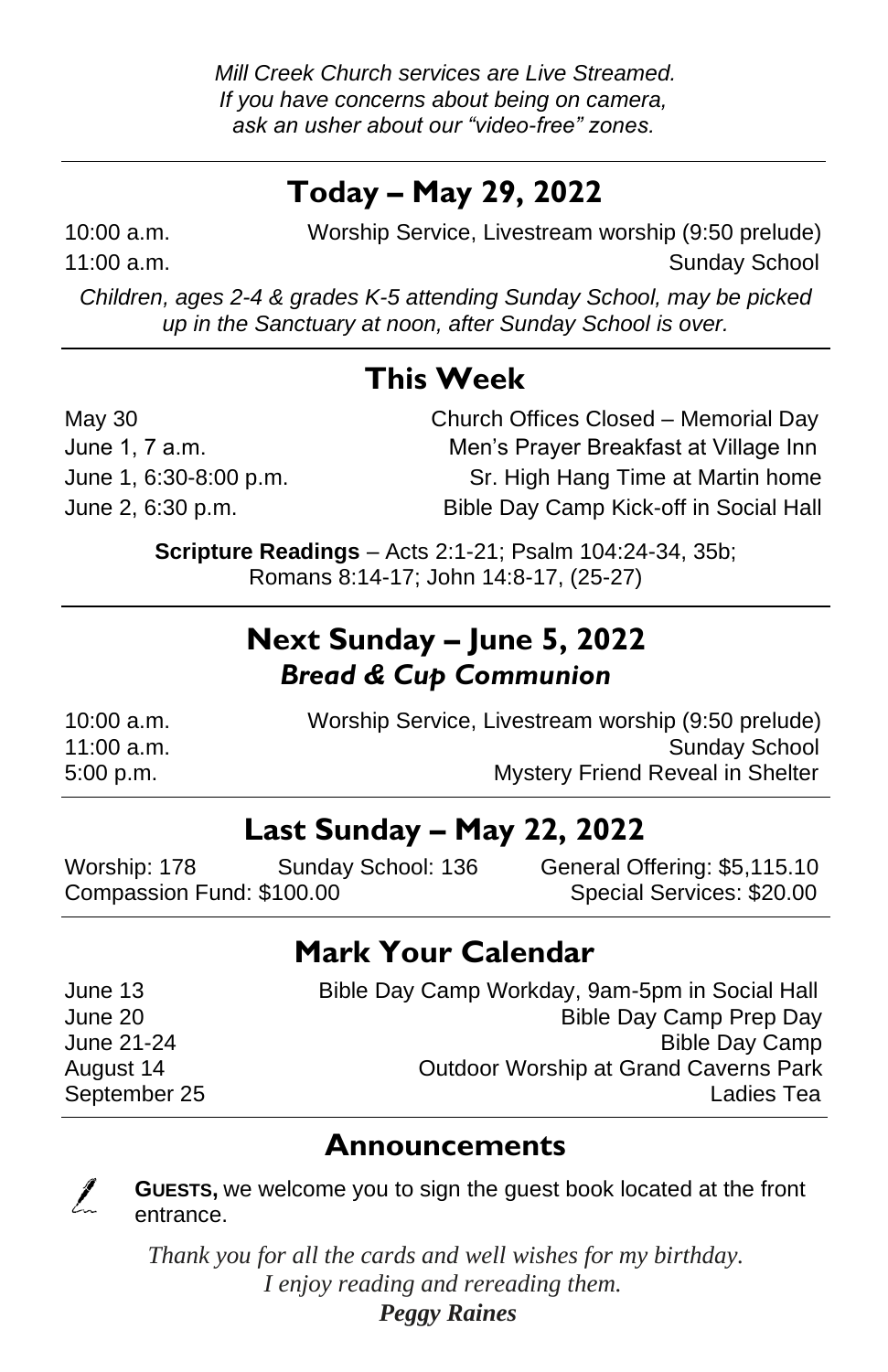#### **WE ARE LOOKING FOR VOLUNTEERS TO ANSWER THE CHURCH OFFICE PHONE** during the week of June 13-17, 9 a.m.-1 p.m., while Lucinda is on **WEY** vacation. Please contact Susanne Myers or the Church Office. Thanks!

**BIBLE DAY CAMP KICK-OFF, Thurs, June 2 @ 6:30 p.m.,** for all Center Leaders, helpers, and Mini-Camp teachers, helpers! We will go over the curriculum, reinforcement crafts, special activities, room assignments, schedules, etc. Information packets will be passed out. Finger foods & drinks will be provided. Please come & catch the excitement! --Bible Day Camp Committee

**BIBLE DAY CAMP, JUNE 21-24,** is about the creation story in Genesis, "When God Speaks".1) Please **register** your children on the Mill Creek website or Facebook page, and 2) for those wishing to **help purchase supplies** from Amazon, refer to the links sent out in the MC Connections email or the Mill Creek website or Facebook page.

**MYSTERY FRIEND REVEAL** – Young adults participating in the Mystery Friend program and their Mystery Friend sponsors are invited to the Mystery Friend Reveal next Sunday, June 5, 5 p.m. in the Shelter. *Please respond by June 1* to Paige Landes, Linda Magalis, or the church office if you plan to attend or not, and with # of persons attending.

**MILL CREEK T-SHIRT SALE!** Funds raised from sales are for the National Youth Conference this summer. Update your Mill Creek wardrobe NOW! Sign-up sheets are in Sunday School classrooms and at the Hospitality Desk (order deadline is June 26). If questions, call Linda Cline, 540-820-6380, or email your order to gwclfc@verizon.net.

**CALLING ALL ACOLYTES!** We are looking for children in grades 2-8 who are interested in participating in the worship service as an acolyte. Training will be provided. Please contact Emma Berkey at 540-383-1737 or emma.berkey2019@gmail.com with your child's name, grade, phone # and email.

**WOULD YOU LIKE TO SUBSCRIBE TO THE CHURCH OF THE BRETHREN MESSENGER?** Please call Caroline Kaestner.

*Family*<br>Reunion **THE JARRELS REUNION** will be held June 5, 1 p.m. in the Social Hall.

**ANOTHER DISASTER AUCTION** has passed and, as always, Mill Creek came through with support! The volunteers, contributors, buyers, and everyone who attended were "Serving One Another in Love." It will be awhile before a total will be known, but we can tell you our "little Coin Church" contributed \$1,920.99, the most of any church! Thanks again for your loving support! –Garnett & Ginger Good

**SUMMER SPECIAL MUSIC BEGINS JUNE 5.** Please contact Barb Wanger or any member of the Worship and Music Commission if you are interested in sharing your musical gift with the congregation.